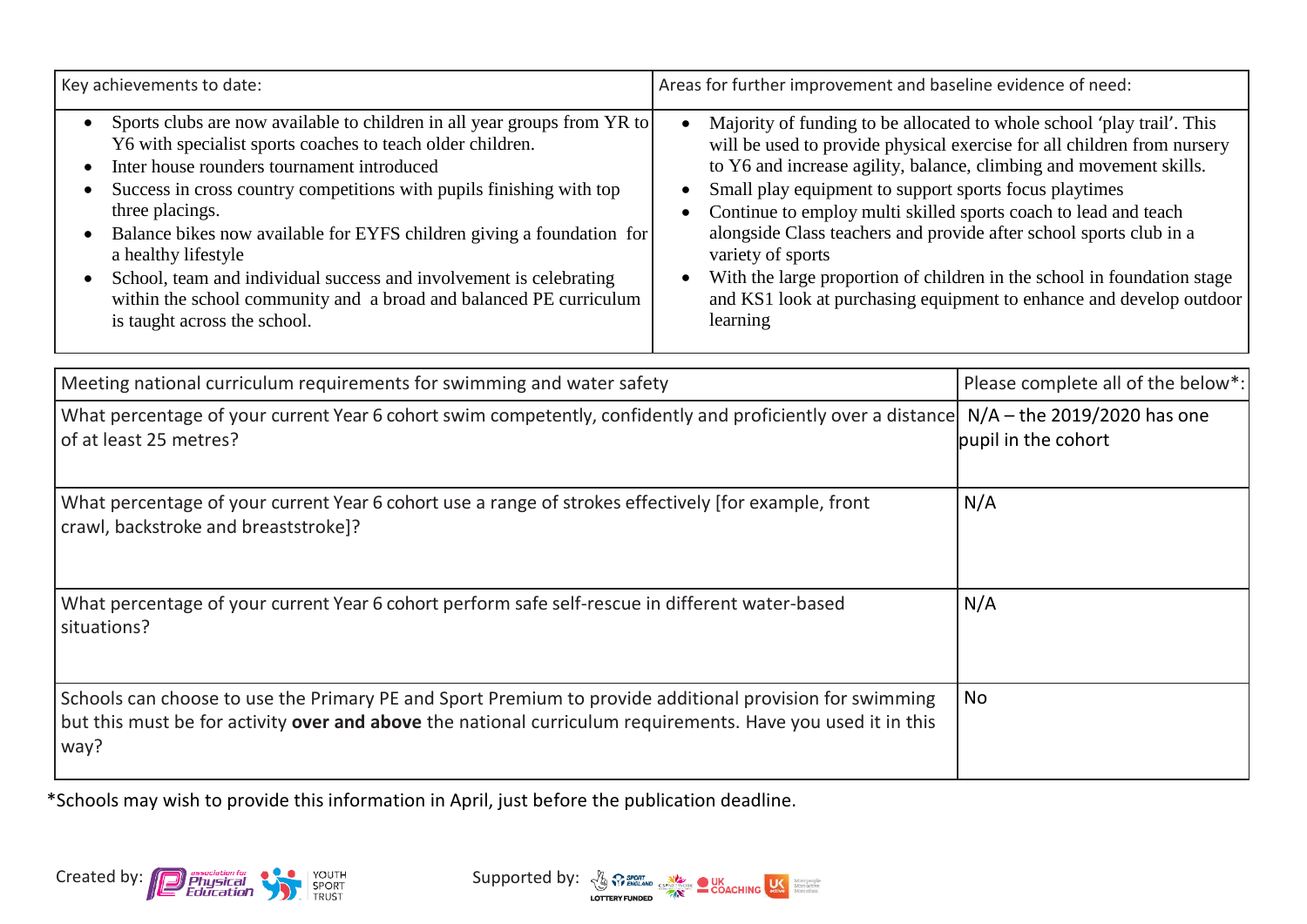## **Action Plan and Budget Tracking**

Capture your intended annual spend against the 5 key indicators. Clarify the success criteria and evidence of impact that you intend to measure to evaluate for students today and for the future.

| Academic Year: September 2019 --<br>August 2020                                                                                                                                                                            | Total fund allocated: £16,740                                                      | Date Updated: October 2019                                                                                                                                                                                                           |                                                                                           |
|----------------------------------------------------------------------------------------------------------------------------------------------------------------------------------------------------------------------------|------------------------------------------------------------------------------------|--------------------------------------------------------------------------------------------------------------------------------------------------------------------------------------------------------------------------------------|-------------------------------------------------------------------------------------------|
| Key indicator 1: The engagement of all pupils in regular physical activity - Chief Medical Officer guidelines recommend that<br>primary school children undertake at least 30 minutes of physical activity a day in school |                                                                                    |                                                                                                                                                                                                                                      |                                                                                           |
| Develop co-ordination and<br>$\bullet$<br>strength through high level<br>activity trail.                                                                                                                                   | • Install new activity trail<br>Purchase a range of small<br>play sport equipment. | • Children have the opportunity at playtime<br>to develop core skills.<br>Children active in designated areas at<br>playtime high uptake of physical activity at<br>playtimes.                                                       | Aim to provide further<br>small scale sports<br>equipment for use on the<br>school field. |
| Introduce a whole school<br>scheme for regular 5 minute<br>exercise breaks during the<br>working day. Possibly '5 a day'<br>subscription.                                                                                  |                                                                                    | 100% pupils across the school would<br>benefit from early morning wake and<br>shake classroom based fitness drill.<br>£380 per year for whole school licence.                                                                        | Staff to have a 2 week<br>access to free<br>subscription and trial                        |
| House captains to be involved<br>with inter house sporting<br>competitions with children from<br>across each year group.                                                                                                   |                                                                                    | Promotion of leadership skills and<br>belonging                                                                                                                                                                                      |                                                                                           |
| Look at introducing a weekly<br>and then daily mile                                                                                                                                                                        | Route and time to be<br>discussed and trialed                                      | For this and the '5 a day' scheme pupils<br>would have a more positive attitude to PE<br>and improved levels of fitness thus<br>increasing teaching time and quality of<br>learning.                                                 | Whole school fitness<br>regime to be firmly<br>embedded in school day                     |
| Created by:<br>YOUTH<br><i>Physical</i><br>Education<br>SPORT<br>TRUST                                                                                                                                                     | Supported by:                                                                      | <b>A SPORT CONCHING WE SERVER CONCHING WE DESCRIPTION OF A SERVER CONCHING WE DESCRIPTION OF A SERVER CONCHING CONCHING CONCHING CONCHING CONCHING CONCHING CONCHING CONCHING CONCHING CONCHING CONCHING CONCHING CONCHING CONCH</b> |                                                                                           |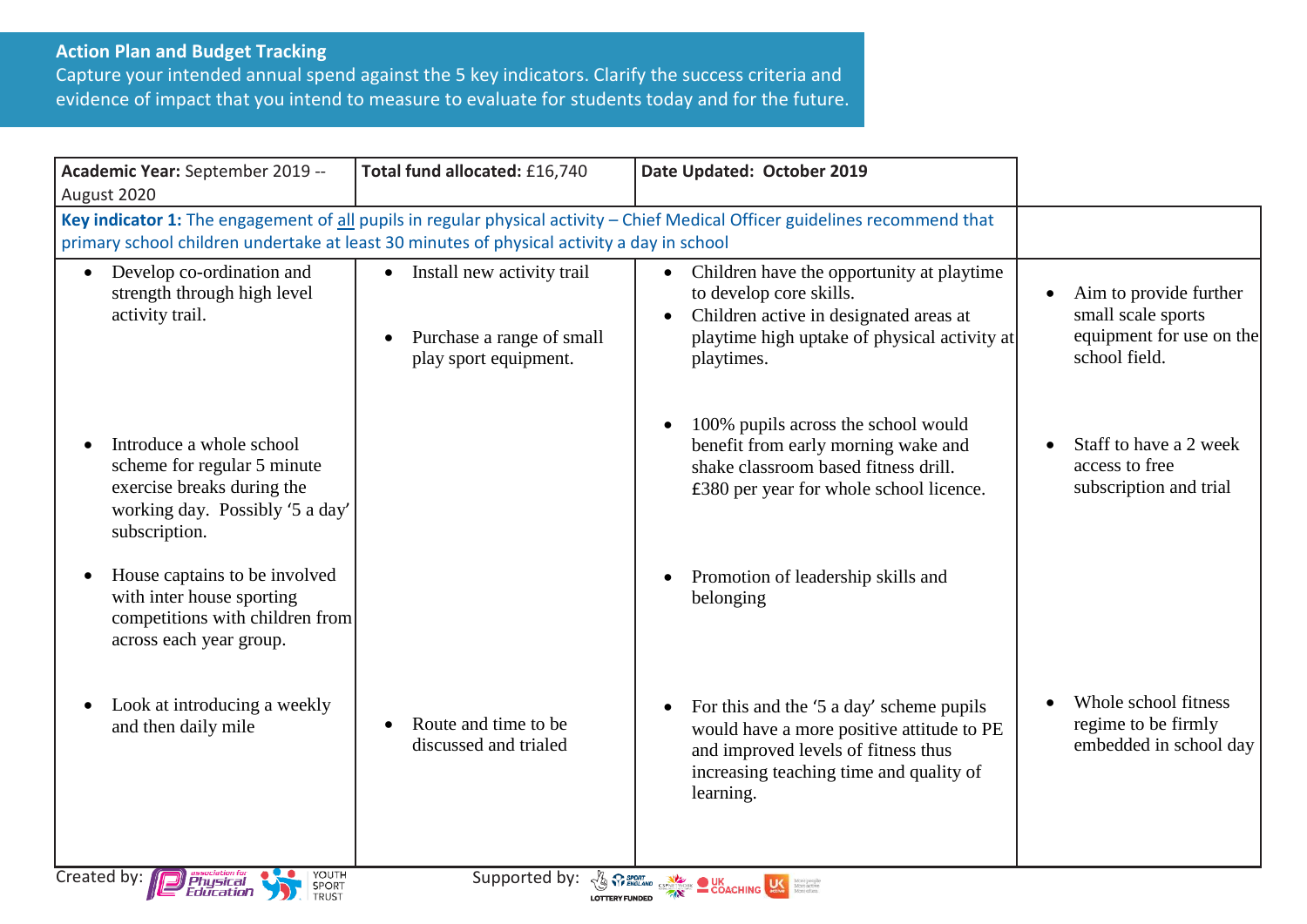| Key indicator 2: The profile of PE and sport being raised across the school as a tool for whole school improvement |                                                                                                                                 |                                                                                                                                                                                                       |                                                                                                                                     |
|--------------------------------------------------------------------------------------------------------------------|---------------------------------------------------------------------------------------------------------------------------------|-------------------------------------------------------------------------------------------------------------------------------------------------------------------------------------------------------|-------------------------------------------------------------------------------------------------------------------------------------|
| School focus with clarity on intended<br>impact on pupils:                                                         | Actions to achieve:                                                                                                             | Evidence and impact:                                                                                                                                                                                  | Sustainability and suggested<br>next steps:                                                                                         |
| Celebration of sporting<br>achievements both within and<br>outside of school.<br>Inter house sports competitions   | Sporting achievements<br>celebrated in assemblies and<br>the school Bulletin.<br>Provide transport to sporting<br>competitions. | Children within the school take part in a<br>growing range of sports both inside and<br>outside of school.<br>Celebration board in school hall with<br>photographs and certificates of<br>achievement | Focus groups to boost<br>$\bullet$<br>children with personal,<br>social and mental health<br>needs.                                 |
| '5 a day' and daily mile                                                                                           | House captains given<br>responsibility for arranging<br>teams and coaching younger<br>members of the school                     | Greater positivity to learning and more<br>positive behavior in the classroom.                                                                                                                        | Links with local running<br>club and regular<br>invitations for parents to<br>join the mile to develop<br>healthier home lifestyles |

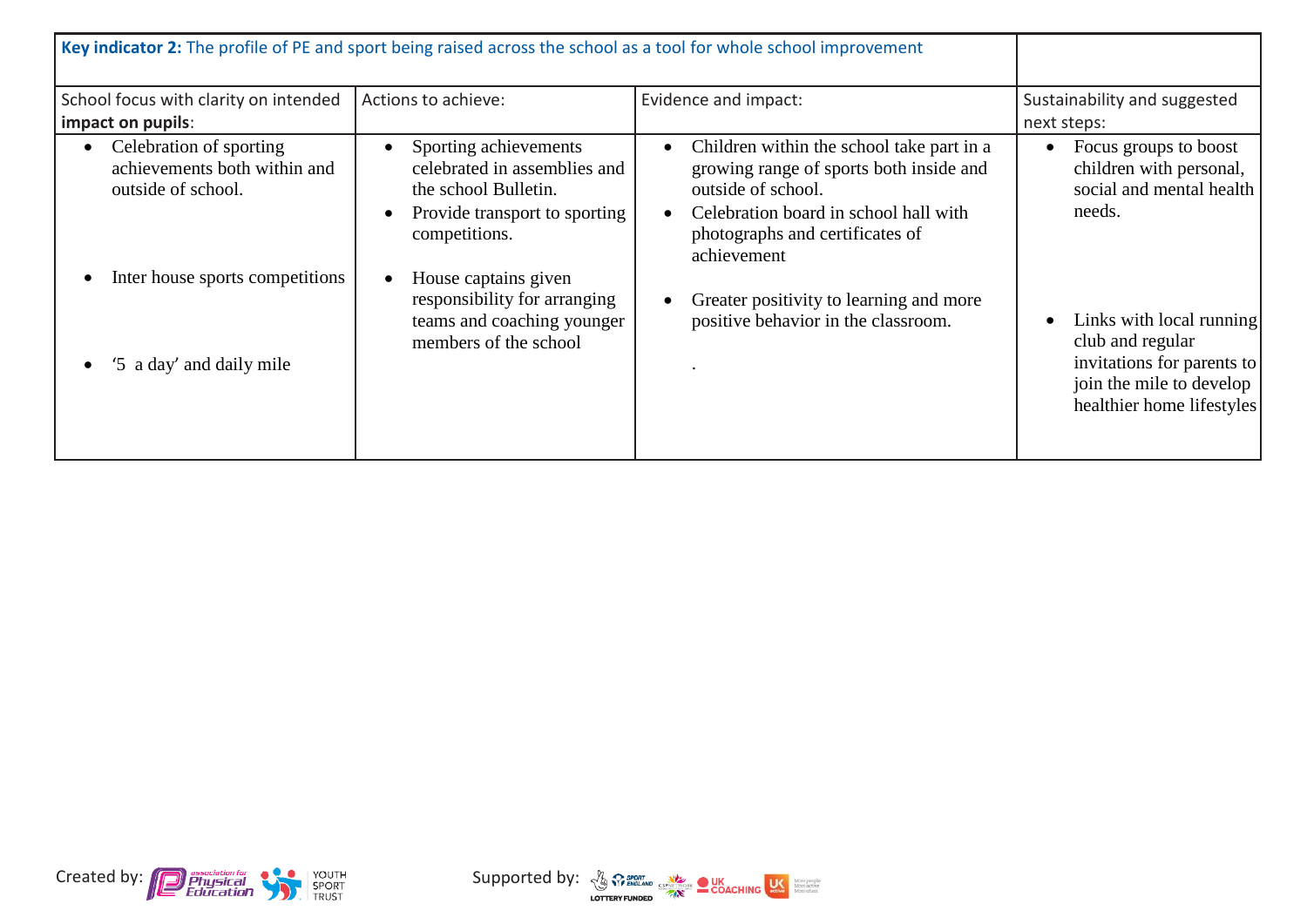| Key indicator 3: Increased confidence, knowledge and skills of all staff in teaching PE and sport                                                                                                                                                                                                                                                                                                                                                                                                                                        |                                                                                                                                                                                                                                                         |                                                                                                                                                                                                                                                                                                                   |                                                                                                                                                                                                                                                             |
|------------------------------------------------------------------------------------------------------------------------------------------------------------------------------------------------------------------------------------------------------------------------------------------------------------------------------------------------------------------------------------------------------------------------------------------------------------------------------------------------------------------------------------------|---------------------------------------------------------------------------------------------------------------------------------------------------------------------------------------------------------------------------------------------------------|-------------------------------------------------------------------------------------------------------------------------------------------------------------------------------------------------------------------------------------------------------------------------------------------------------------------|-------------------------------------------------------------------------------------------------------------------------------------------------------------------------------------------------------------------------------------------------------------|
| School focus with clarity on intended Actions to achieve:<br>impact on pupils:                                                                                                                                                                                                                                                                                                                                                                                                                                                           |                                                                                                                                                                                                                                                         | Evidence and impact:                                                                                                                                                                                                                                                                                              | Sustainability and suggested<br>next steps:                                                                                                                                                                                                                 |
| Teaching staff to continue to<br>work with specialist coaches to<br>broaden their knowledge of<br>teaching specific sports<br>disseminate to the rest of the<br>staff.<br>Staff with particular skills in<br>$\bullet$<br>different areas of the sports<br>curriculum to lead CPD<br>sessions once a half term.                                                                                                                                                                                                                          | Move from individual<br>$\bullet$<br>specialist coaches to multi<br>skilled coaches offering and<br>demonstrating a variety of<br>sports<br>Staff to receive training<br>$\bullet$<br>sessions in association with<br>executive head's other<br>school. | Improved subject knowledge and confidence<br>of staff.<br>Acquisition of knowledge of new sports and<br>$\bullet$<br>raised confidence in teaching them.<br>The teaching of PE and skills will follow a<br>programme of study with each year group<br>building on and developing previously<br>taught skills      | Staff to share new skills<br>$\bullet$<br>as part of CPD sessions<br>with other staf f<br>members as part of<br>weekly staff meeting<br>agenda<br>High levels of teaching<br>and learning which will<br>create positive learning<br>outcomes for all pupils |
| Key indicator 4: Broader experience of a range of sports and activities offered to all pupils                                                                                                                                                                                                                                                                                                                                                                                                                                            |                                                                                                                                                                                                                                                         |                                                                                                                                                                                                                                                                                                                   |                                                                                                                                                                                                                                                             |
| School focus with clarity on intended Actions to achieve:<br>impact on pupils:                                                                                                                                                                                                                                                                                                                                                                                                                                                           |                                                                                                                                                                                                                                                         | Evidence and impact:                                                                                                                                                                                                                                                                                              | Sustainability and suggested<br>next steps:                                                                                                                                                                                                                 |
| Continue to offer a wide range<br>$\bullet$<br>of activities both within and<br>outside the curriculum to<br>involve more pupils.                                                                                                                                                                                                                                                                                                                                                                                                        | .Keep up to date with local<br>$\bullet$<br>initiatives and opportunities<br>through email advertising<br>and attendance at county<br>PE meetings<br>Carry out a pupil survey to<br>$\bullet$<br>ascertain which sports pupils<br>would like.           | Children that find team and competitive<br>$\bullet$<br>sports difficult have gained greater<br>confidence and self-esteem by taking part in<br>activities that feel 'different' to normal PE<br>We have seen an increase in children who<br>don't normally have an interest in sport<br>choosing to attend clubs | Continue to develop<br>$\bullet$<br>and promote extra<br>curricular sporting<br>clubs and opportunities                                                                                                                                                     |
| Provide whole school sports<br>day each term with visiting<br>coaches offering alternative or<br>unusual sports                                                                                                                                                                                                                                                                                                                                                                                                                          | Use survey results to find<br>$\bullet$<br>sports that children are<br>interested in participating<br>in. e.g. cheerleading and<br>martial arts                                                                                                         | Sport is part of the whole school community<br>$\bullet$<br>with a focus on promoting values and<br>celebration.                                                                                                                                                                                                  | To ensure this is<br>continued each term<br>and reviewed                                                                                                                                                                                                    |
| YOUTH<br>Created by: <b>Physical</b><br>Supported by: $\frac{N}{N}$ $\frac{S_{\text{B}}}{S_{\text{B}}}\frac{S_{\text{B}}}{S_{\text{B}}}\frac{S_{\text{B}}}{S_{\text{B}}}\frac{S_{\text{B}}}{S_{\text{B}}}\frac{S_{\text{B}}}{S_{\text{B}}}\frac{S_{\text{B}}}{S_{\text{B}}}\frac{S_{\text{B}}}{S_{\text{B}}}\frac{S_{\text{B}}}{S_{\text{B}}}\frac{S_{\text{B}}}{S_{\text{B}}}\frac{S_{\text{B}}}{S_{\text{B}}}\frac{S_{\text{B}}}{S_{\text{B$<br>More people<br>More active<br>More often<br>SPORT<br>TRUST<br><i><b>Peducation</b></i> |                                                                                                                                                                                                                                                         |                                                                                                                                                                                                                                                                                                                   |                                                                                                                                                                                                                                                             |